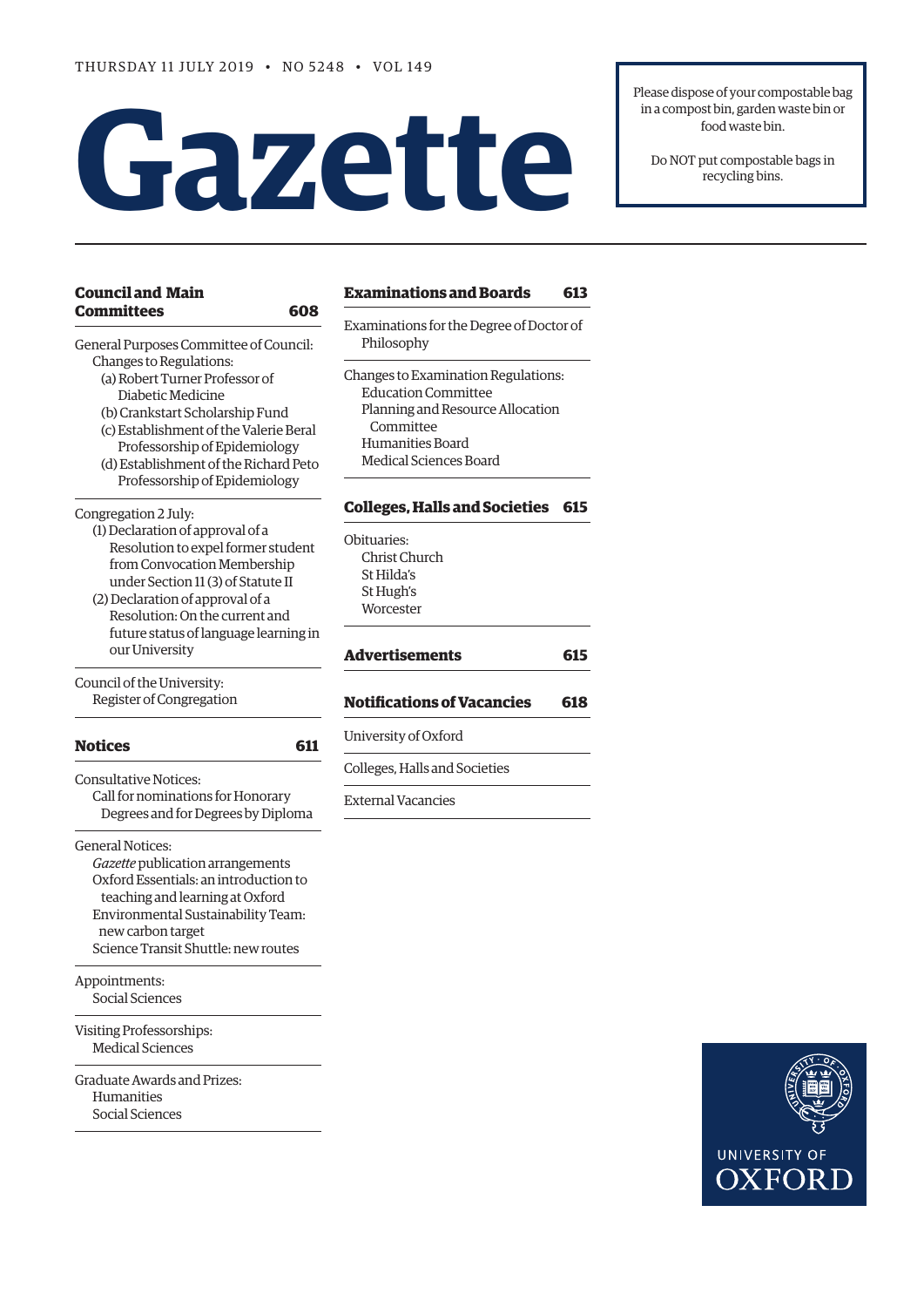# <span id="page-1-0"></span>Council and Main Committees

#### **General Purposes Committee of Council**

#### **Changes to Regulations**

The General Purposes Committee of Council has made the following changes in regulations, to come into effect on **26 July**.

# **(a) Robert Turner Professor of Diabetic** 3. **Medicine** <sup>G</sup>

#### *Explanatory Note*

The following changes have been updated to comply with the general provisions for electoral boards laid down in Council Regulations 3 of 2004 and to remove outdated references.

#### *Text of Regulations*

**1** In Council Regulations 24 of 2002, concerning individual professorships, amend §230 as follows (new text underlined, deleted text struck through):

#### '**§230.** *Robert Turner Professor of Diabetic Medicine*

1. The Robert Turner Professor of Diabetic Medicine shall undertake research in Diabetes and shall lecture and give instruction in this subject.

2. The professor shall be elected by an electoral board consisting of:

(1) the Vice-Chancellor, or, if the head of the college specified in (2) of this clause is Vice-Chancellor, a person appointed by Council;

(2) the head of the college to which the professorship shall be for the time being allocated by Council under any decree in that behalf, or, if the head is unable or unwilling to act, a person appointed by the governing body of the college;

(3) a person appointed by the governing body of the college specified in (2) of this clause;

(4), (5) two persons appointed by Council, of whom one shall be appointed after consultation with Les Laboratoires Servier;

(6)−(9) four persons appointed by the Medical Sciences Board;

(10) a person appointed by the body or bodies which may issue an honorary clinical contract or contracts to the professor a person holding a clinical appointment appointed by the relevant NHS body with which the post-holder will hold an honorary contract.

 The professor shall be subject to the General Provisions of the decree regulations concerning the duties of professors and to those Particular Provisions of the same decree regulations which are applicable to this chair.'

#### **(b) Crankstart Scholarship Fund**

#### *Explanatory Note*

In 2012, the University received a gift of £75m from Sir Michael Moritz and Harriet Heyman through their charity – the Crankstart Foundation – for the purpose of establishing and maintaining the Moritz–Heyman Scholarship Programme. This was the biggest philanthropic gift for undergraduate financial support in European history. The University provided matching funding of a further £75m. These changes rename the scholarship programme and the associated University trust fund at the request of the donor.

#### *Text of Regulations*

In §241 of Council Regulations 25 of 2002, concerning the Moritz–Heyman Scholarship Fund, replace each instance of the phrase 'Moritz–Heyman' with 'Crankstart'.

#### **(c) Establishment of the Valerie Beral Professorship of Epidemiology**

#### *Explanatory Note*

These changes, made on the recommendation of the Medical Sciences Board, establish the new Valerie Beral Professorship of Epidemiology.

#### *Text of Regulations*

**1** In Council Regulations 3 of 2004, concerning statutory professorships, insert:

'Valerie Beral Professor of Epidemiology'.

**2** In Council Regulations 24 of 2002, concerning individual professorships, insert new §346 as follows:

#### '**§346.** *Valerie Beral Professor of Epidemiology*

1. The Valerie Beral Professor of Epidemiology shall undertake research, lecture and give instruction in epidemiology.

2. The professor shall be elected by an electoral board consisting of:

- (1) the Vice-Chancellor, or if the head of the college specified in paragraph (2) below is the Vice-Chancellor, a person appointed by Council;
- (2) the head of the college to which the Chair may be allocated by Council from time to time; or if the head is unable or unwilling to act, a person appointed by the governing body of that college;

(3) a person appointed by the governing body of the college specified in paragraph (2) above;

(4), (5) two persons appointed by Council;

(6)−(9) four persons appointed by the Medical Sciences Board;

(10) a person holding a clinical appointment appointed by the relevant NHS body with which the postholder may hold an honorary contract.

3. The professor shall be subject to the General Provisions of the regulations concerning the duties of professors and to those Particular Provisions of the same regulations, which are applicable to the Chair.'

#### **(d) Establishment of the Richard Peto Professorship of Epidemiology**

#### *Explanatory Note*

These changes, made on the recommendation of the Medical Sciences Board, establish the new Richard Peto Professorship of Epidemiology.

#### *Text of Regulations*

**1** In Council Regulations 3 of 2004, concerning statutory professorships, insert:

'Richard Peto Professor of Epidemiology'.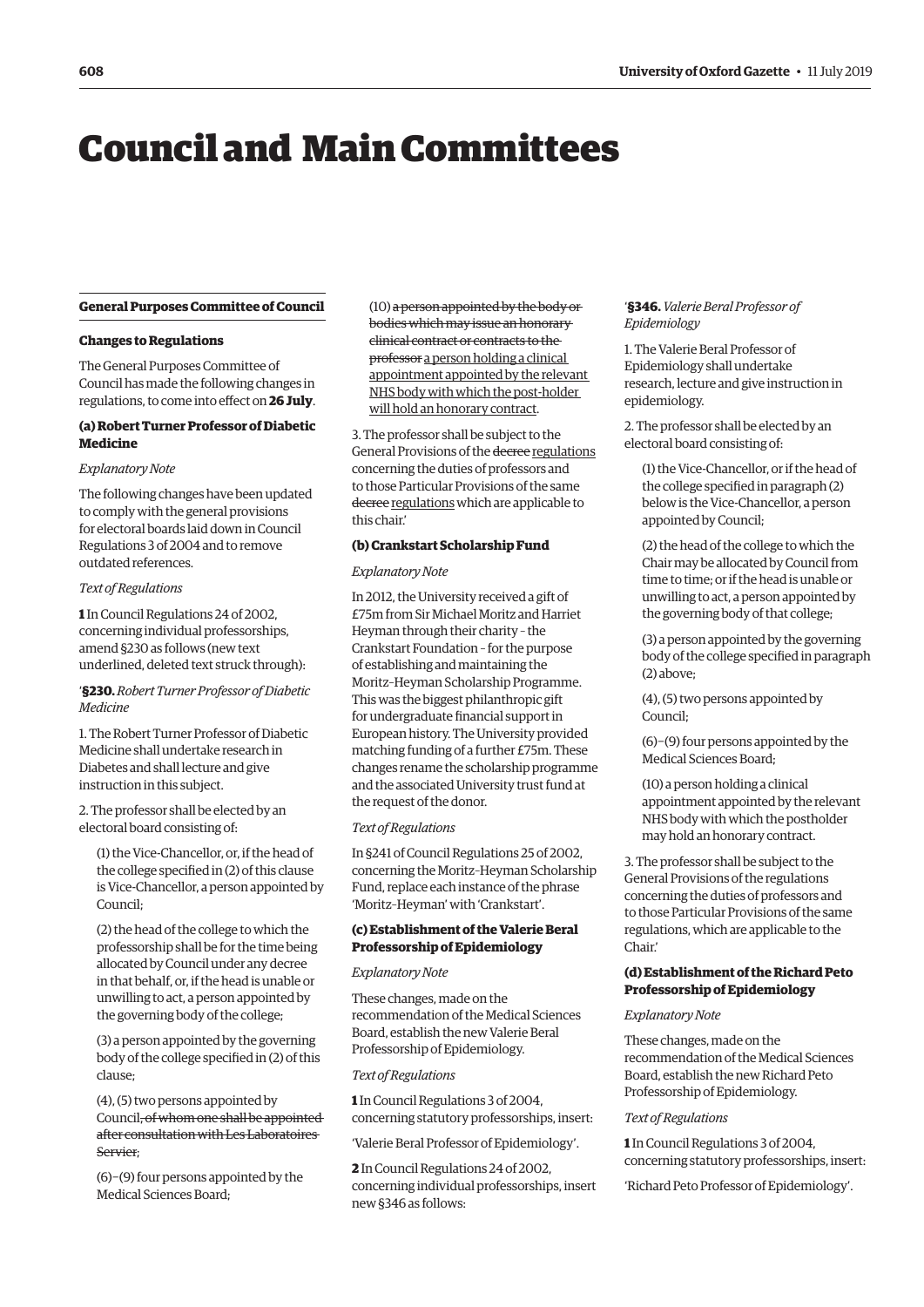<span id="page-2-0"></span>**2** In Council Regulations 24 of 2002, concerning individual professorships, insert new §347 as follows:

'**§347.** *Richard Peto Professor of Epidemiology*

1. The Richard Peto Professor of Epidemiology shall undertake research, lecture and give instruction in epidemiology.

2. The professor shall be elected by an electoral board consisting of:

(1) the Vice-Chancellor, or if the head of the college specified in paragraph (2) below is the Vice-Chancellor, a person appointed by Council;

(2) the head of the college to which the Chair may be allocated by Council from time to time; or if the head is unable or unwilling to act, a person appointed by the governing body of that college;

(3) a person appointed by the governing body of the college specified in paragraph (2) above;

(4), (5) two persons appointed by Council;

(6)−(9) four persons appointed by the Medical Sciences Board;

(10) a person holding a clinical appointment appointed by the relevant NHS body with which the postholder may hold an honorary contract.

3. The professor shall be subject to the General Provisions of the regulations concerning the duties of professors and to those Particular Provisions of the same regulations, which are applicable to the Chair.'

**Congregation** 2 July

#### **(1) Declaration of approval of a Resolution to expel former student from Convocation Membership under Section 11 (3) of Statute II**

#### **(2) Declaration of approval of a Resolution: On the current and future status of language learning in our University**

A meeting of Congregation was held on 2 July. At the meeting, the resolution at (1) above was declared carried, and the resolution, as amended, at (2) above was declared carried without question put. A transcript of the meeting follows.

#### **Transcript of the 2 July Congregation meeting**

The following text is of the meeting of Congregation at 2pm on 2 July. For further information, see *Gazette* [No 5246, 27 June](https://gazette.web.ox.ac.uk/sites/default/files/gazette/documents/media/27_june_2019_-_no_5246_redacted.pdf#page=3)  2019, p576.

The Vice-Chancellor: Good afternoon. There are two items of business before Congregation today: the first, a resolution to expel a former student from Convocation membership; and the second, a resolution on the current and future status of language learning in our University. Would you please be seated.

The first item of business is the resolution to expel a former student from Convocation membership. The resolution was placed on the agenda of this meeting first published in the 13 June issue of the *Gazette* and no notice of opposition or amendment has been received in respect of it. I therefore declare this resolution carried.

We will now turn to the second item on the agenda: the resolution on the current and future status of language learning in our University. The resolution was placed on the agenda of the meeting to be held on 18 June, first published in the 30 May issue of the *Gazette*. Council's acceptance of the resolution and proposed amendment to the resolution, submitted by two of the principal signatories to the original resolution, were published in the 13 June issue of the *Gazette*. In order to give both Council and members of Congregation the opportunity to consider their responses to the proposed amendment, Council decided that proceedings on the resolution and the proposed amendment should be adjourned to today's meeting. No notice of opposition to the proposed amendment has been received, and Council has agreed that the amendment is acceptable to it and that a vote is not needed. In accordance with regulation 3.17 (3) (a) of Congregation Regulations 2 of 2002, at the conclusion of today's proceedings on the amendment and the resolution, I shall therefore declare the amended resolution to be carried without question put. In other words, we are all in agreement.

The procedure will be as follows: I shall begin by reading the resolution. I shall then call Professor Thornton to move the resolution and Professor Katzourakis to second it. I shall then call Professor Williams to respond to the resolution on Council's behalf. I shall then call Professor Thornton to move the amendment to the resolution and Professor Bollig to second it. I shall then call

the Registrar to respond to the amendment on Council's behalf.

Speakers, when called, please could you come forward and speak into the microphone, first giving your name, and college or department. The anti-loquitor device will indicate your final minute with an amber light and then turn red at the end of that minute. You are asked to confine your remarks to themes relevant to the discussion.

The following is the text of the resolution:

'As a world-leading, truly cosmopolitan academic institution, this University needs to maintain and develop its provision for language learning. In view of the contradiction between the University's commitment to "in-depth study of the world's societies and cultures, supported by the outstanding breadth of our expertise in languages, ancient and modern" (Strategic Plan 2018–23, Engagement and partnership, point 4) and the proposed plans underway to alter the size and scope of the Language Centre before a thorough-going process of broad consultation has been completed, we ask Congregation to:

1) Instruct Council to reinstate the cross-disciplinary Committee for the Language Centre that was disbanded in March 2017, and to suspend any plans to reform the Language Centre until a full and timely consultation process has been completed that has demonstrably included members of staff, students and the abovementioned committee;

2) Instruct Council to draw up a plan for ensuring the academic excellence that the Language Centre requires to provide cutting-edge expertise for developing the study of languages among students and staff within the university, and to continue to provide support and resources for learning languages beyond those taught in the University.'

I call on Professor Thornton to move the resolution.

Professor Thornton: Thank you. Vice-Chancellor, Proctors, members of Congregation and student representatives, I am Patricia M Thornton. I am in the Department of Politics and International Relations and Merton College. As the seconder of this resolution, and speaking also on behalf of Guido Bonsaver, the mover, who unfortunately cannot be with us here today, I am very glad to see that Council has considered our argument and has recognised the strength of the voice of the 230 signatories to the resolution.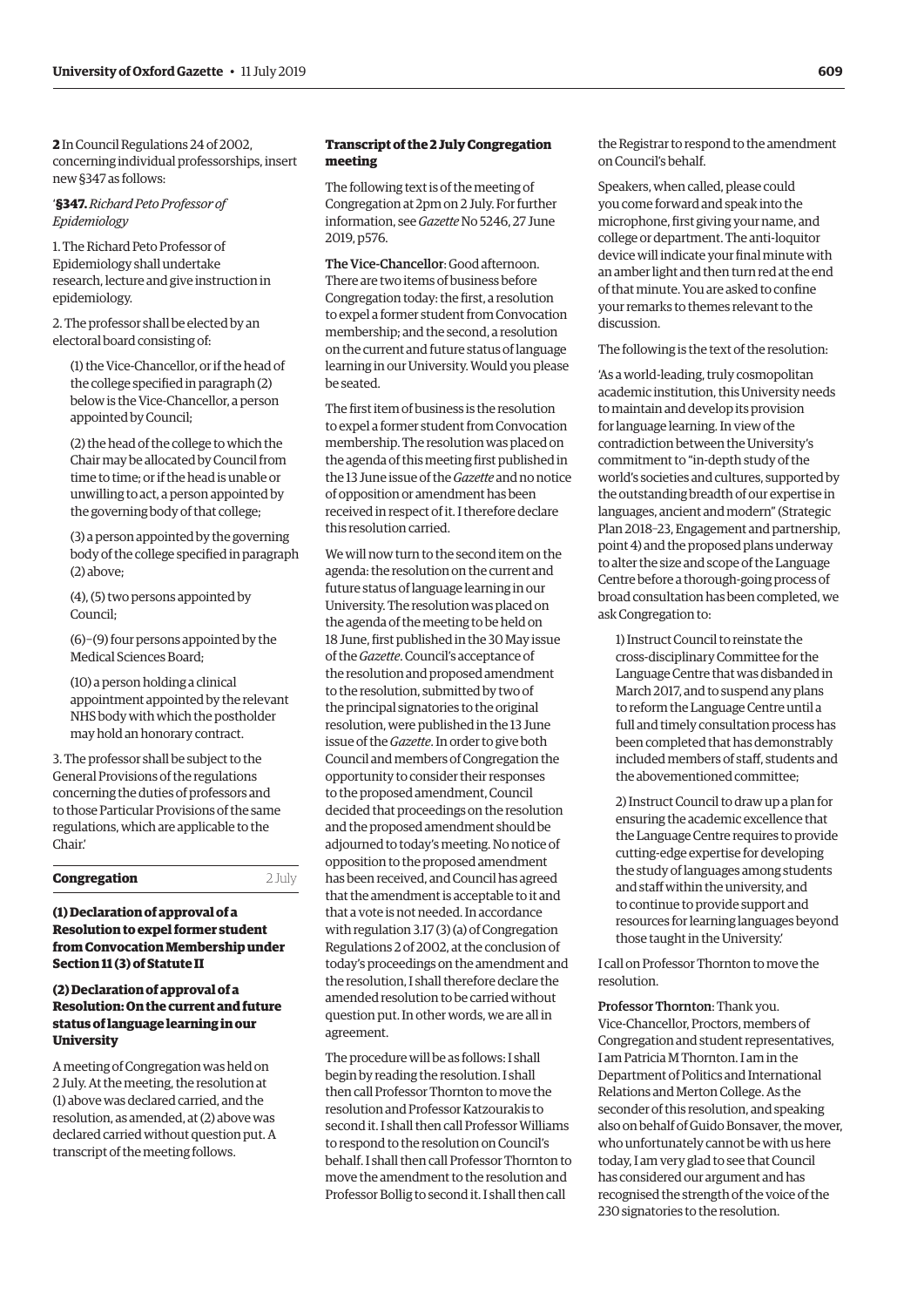From the very start we had no doubts that the recent history of the Language Centre needed careful reflection. It is a history of debatable administrative decisions concerning an institution that was simply regarded as not important enough to be equipped with the expertise and academic oversight that all other teaching institutions benefit from in our four academic divisions. As the recent article in the *Oxford Magazine* penned by Robert Vanderplank makes clear, this process began at least as far back as 2015, when the Language Centre was moved under the Academic Administration Division and its director began reporting to the Academic Registrar. Following Robert Vanderplank's retirement as the Language Centre's director in the autumn of 2016, the Language Centre's management committee – with broad representation among key stakeholders among faculties, divisions, Continuing Education, the Conference of Colleges, the Assessor and two OUSU Vice-Presidents – quietly ceased meeting, before being abolished by Council in June 2017.

This left our Language Centre and its library – celebrated as a model vehicle for enhancing academic maths and language skills on the website of the Russell Group – effectively orphaned by the academic divisions that had previously overseen its operations. When we heard that a consultation concerning the future of this resource began earlier this academic year, and that the experienced librarian who had devoted years of service to building up the library's unparalleled collection of materials in over 200 languages – many of them rare, endangered or even now extinct – we were naturally alarmed.

The Language Centre provides an invaluable service to both staff and students at our University. It deserves better governance and the clear support of a University which is committed to 'maintaining its outstanding breadth of our knowledge in languages and cultures', as stated in our Strategic Plan. In order to preserve and strengthen the Language Centre's role as a fully functional part of the University, with appropriate language-learning expertise and resources, we thought a resolution to Congregation was needed in order to instruct Council to urgently address the matter. We subsequently decided that an amendment to the resolution was also needed in order to secure a full and transparent review of the Language Centre – strong of an independent report by an external assessor, and led by the reconstituted Committee for the Language Centre, which for decades had provided oversight to the management of the centre – and look forward to strengthening

the academic oversight of this invaluable University resource well into the future.

We are deeply grateful to the 230 signatories who supported our motions and were in close contact with us throughout these last few weeks; and we were, and are, very grateful to Council for listening to us. We are all part of this University, and the preservation of such a valuable institution as the Language Centre and its library is a matter that concerns us all. As a group, we remain united and vigilant to ensure that the review of the Language Centre and its future as a teaching resource will be worthy of the world-leading institution which Oxford University is and aims to remain for decades to come. Thank you, Vice-Chancellor, Proctors, fellow members of Congregation and student representatives.

The Vice-Chancellor: Thank you. I call on Professor Katzourakis to second the motion.

Professor Katzourakis: Thank you. Vice-Chancellor, Proctors, members of Congregation, student representatives, I am Aris Katzourakis of the Department of Zoology and St Hilda's College. I second the resolution and there will be no speech. Thank you.

The Vice-Chancellor: I call on Professor Williams to respond to the resolution on Council's behalf.

Professor Williams: Good afternoon. I am Martin Williams, Pro-Vice-Chancellor for Education and a Fellow of New College.

The Language Centre is an important University resource with a key role to play in delivering the commitment in the University's Strategic Plan to maintain 'the outstanding breadth of our expertise in languages, ancient and modern'. The centre was last reviewed in 2007. Recently it has undergone two governance changes. First, in 2015, when ASUC was restructured to become GLAM, the centre was moved from ASUC into the Academic Administration Division, joining numerous other studentfacing services. This change was approved by the Committee for the Language Centre, and by the General Purposes Committee of Council. Second, in 2017, as part of a drive to rationalise committees arising from a review of Council, the committee of the Language Centre was abolished, along with several other similar committees. Instead, the director reported directly to the Academic Registrar and academic oversight was provided by the Education Committee. This change went through the normal governance processes and was published in the University *Gazette*.

Under its current leadership significant improvements have been made to the centre. For example, the language tutors have been moved from zero-hours to proper part-time contracts, and their employment extended to 11 weeks per term. Investment has been made in upgrading the centre's fabric and facilities, including improved disabled access, better security, refurbishment of the open-plan spaces and improved AV facilities. The Language Centre is an early adopter of the new Canvas VLE, which is a powerful tool for language learners, enabling voice and video communication and offering a range of collaborative tools.

In common with other parts of the University, the Language Centre needs to adapt and modernise its provision within tight financial constraints. As part of the plan to achieve this, a proposal was put forward to restructure the Language Centre Library, retaining the most heavily used resources within the centre and consolidating the remainder into the Bodleian Libraries, where they would continue to be available to all library users. These proposals had the support of senior management, and a plan was developed to take forward the necessary consultation process.

The consultation was held between February and May 2019. During this period strong concerns were expressed, both about the library proposals and the broader context of the University's strategy towards the Language Centre, including the recent governance changes. I undertook to ask the Education Committee to commission a review of the Language Centre, reporting in the 2019/20 academic year. This intention was included in the consultation document posted on the Language Centre website in April.

Council has chosen to accept both the resolution and the amendment on the basis that there appears to be significant overlap between the aims of the resolution and those of the Education Committee's planned review. As a result, we will now proceed as follows.

The proposed changes to the library have been suspended pending the review. The Committee for the Language Centre will be re-established in Michaelmas term. An external reviewer will report on the governance changes relating to the Language Centre since 2007. The reviewer will be appointed in Michaelmas term once the committee has been re-established, and will report in Hilary term 2020. The review of the Language Centre will commence in Hilary term 2020. The review panel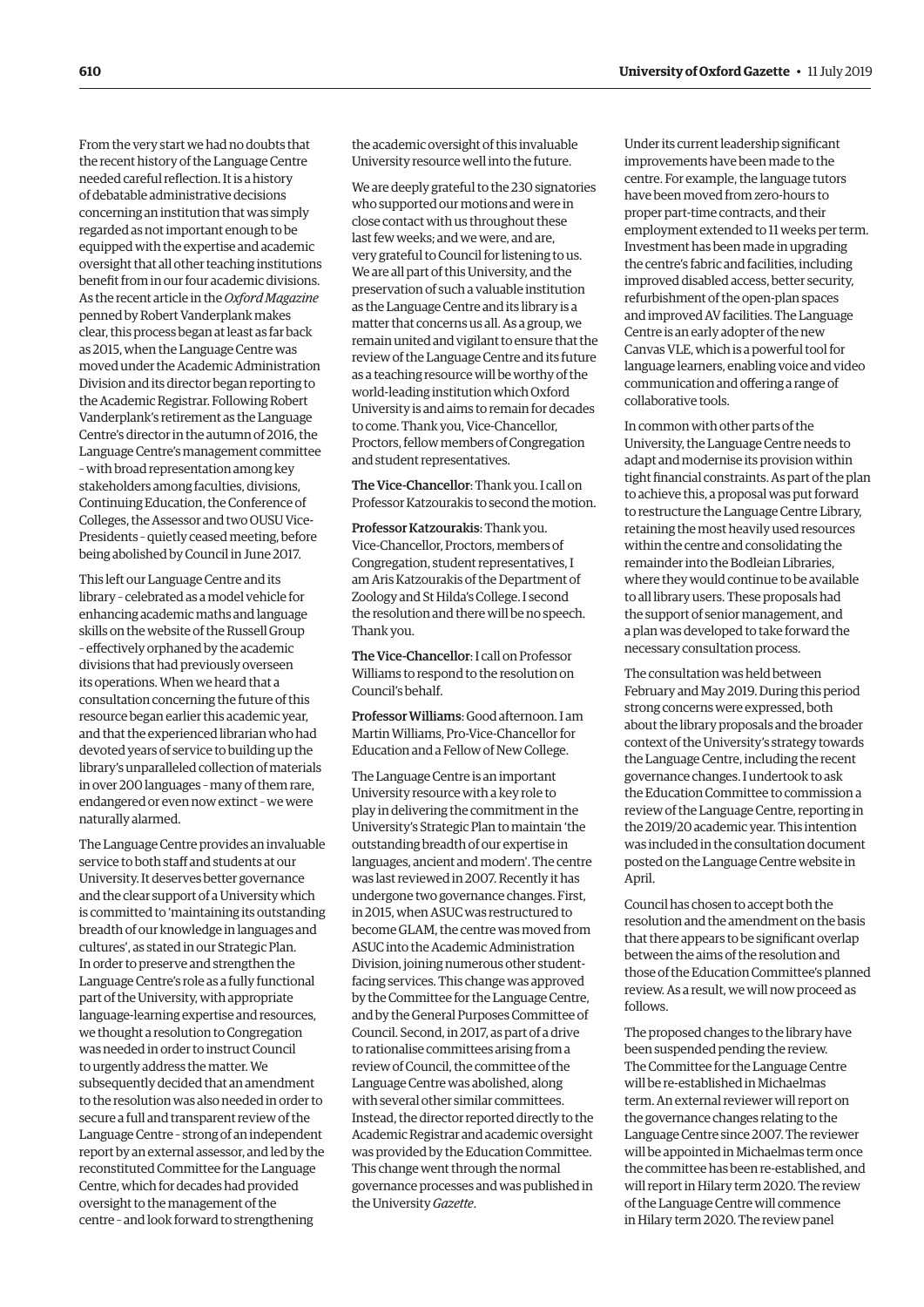# Notices

<span id="page-4-0"></span>membership and its terms of reference will be agreed by the Education Committee in Michaelmas term, taking account of the views of the Committee for the Language Centre. Responses to the library consultation will be fed into the review. Recommendations from the review will be considered by the Education Committee in Trinity term 2020.

The membership and terms of reference of the review panel will be published in the University *Gazette*. The review offers an opportunity to look constructively at the Language Centre's provision so that we can achieve the aim we all share: to support and strengthen language learning at Oxford.

The Vice-Chancellor: Thank you. I now call on Professor Thornton to move the amendment.

Professor Thornton: As the seconder of the amendment, and also speaking on behalf of Guido, the mover, who, again, unfortunately cannot be here with us today, I am very pleased to be able to move the amendment and to thank Council, once again, for their consideration.

The Vice-Chancellor: Thank you. I call on Professor Bollig to second the amendment.

Professor Bollig: Thank you. Vice-Chancellor, Proctors, student representatives, members of Congregation, I am Ben Bollig of the Faculty of Medieval and Modern Languages, and of St Catherine's, and I would like to second the amendment. Thank you.

The Vice-Chancellor: Thank you. I call on the Registrar to respond to the amendment on Council's behalf.

The Registrar: I am Gill Aitken, Registrar and of St Hugh's. Thank you, Vice-Chancellor, Proctors, student representatives, members of Congregation. Council decided that the amendment is acceptable to it at its meeting on 24 June for the following reasons: in previously accepting the main resolution, Council stated its support for a review of the Language Centre to be conducted under the auspices of the Education Committee in the next academic year. As a matter of standard procedure, Council would expect such a review to include a self-evaluation by the

unit being reviewed and an appraisal of any recent governance changes, as requested by the amendment. The proposal for the review of governance to be carried out by an external reviewer in advance of the main review will lengthen the overall review process, but it should still be possible to complete it within the 2019/20 academic year.

The Vice-Chancellor: Thank you, Registrar. Professor Thornton, do you wish to reply?

Professor Thornton: No, just to thank Council again for their consideration and the Registrar for her cooperation.

The Vice-Chancellor: Thank you. In accordance with regulation 3.17 (3) (a) of Congregation Regulations 2 of 2002, I now declare the amended resolution on the current and future status of language learning in our University to be carried without question put. That concludes the business before Congregation.

#### **Council of the University**

#### **Register of Congregation**

The Vice-Chancellor reports that the following names have been added to the Register of Congregation:

Colman, J, Public Affairs Directorate Hamblin, A, Merton Petrou, S, Green Templeton Udalova, I, Wolfson Walker, J.M. Pembroke

#### **Divisional and Faculty Boards**

For changes in regulations for examinations see ['Examinations and Boards' be](#page-7-0)low.

#### **Consultative Notices**

#### **Call for nominations for Honorary Degrees and for Degrees by Diploma**

Honorary degrees are conferred annually at Encaenia. Degrees by diploma are conferred on heads of state and royalty. Members of Congregation are encouraged to nominate individuals on whom such degrees might be conferred. Nominations are welcome all year round.

The Honorary Degrees Committee is charged with considering nominations received, consulting Council and making recommendations to Congregation. The committee appreciates the time taken by members of Congregation to bring names to its attention. It will be re-considering names brought to it in the last three years and hopes to receive a wide and diverse selection of new names to add to those.

When considering possible honorands, the committee will focus on individuals in the following categories:

**1** those of high academic distinction in the fields of research and scholarship of specific interest to the University of Oxford

**2** those distinguished in the visual, literary, musical and performing arts

**3** those distinguished in business and industry

**4** those who have played a distinguished role in public life, for example in contributing to progress and change in society

**5** those who have made a significant contribution to the activities of the University of Oxford – such individuals would normally also fall into one of the categories above.

Within the categories above the committee will aim to produce a balanced and diverse list, which takes account of the global dimension that characterises this University's activities.

It has adopted a target that at least half of the final list of names proposed to Congregation for the conferment of honorary degrees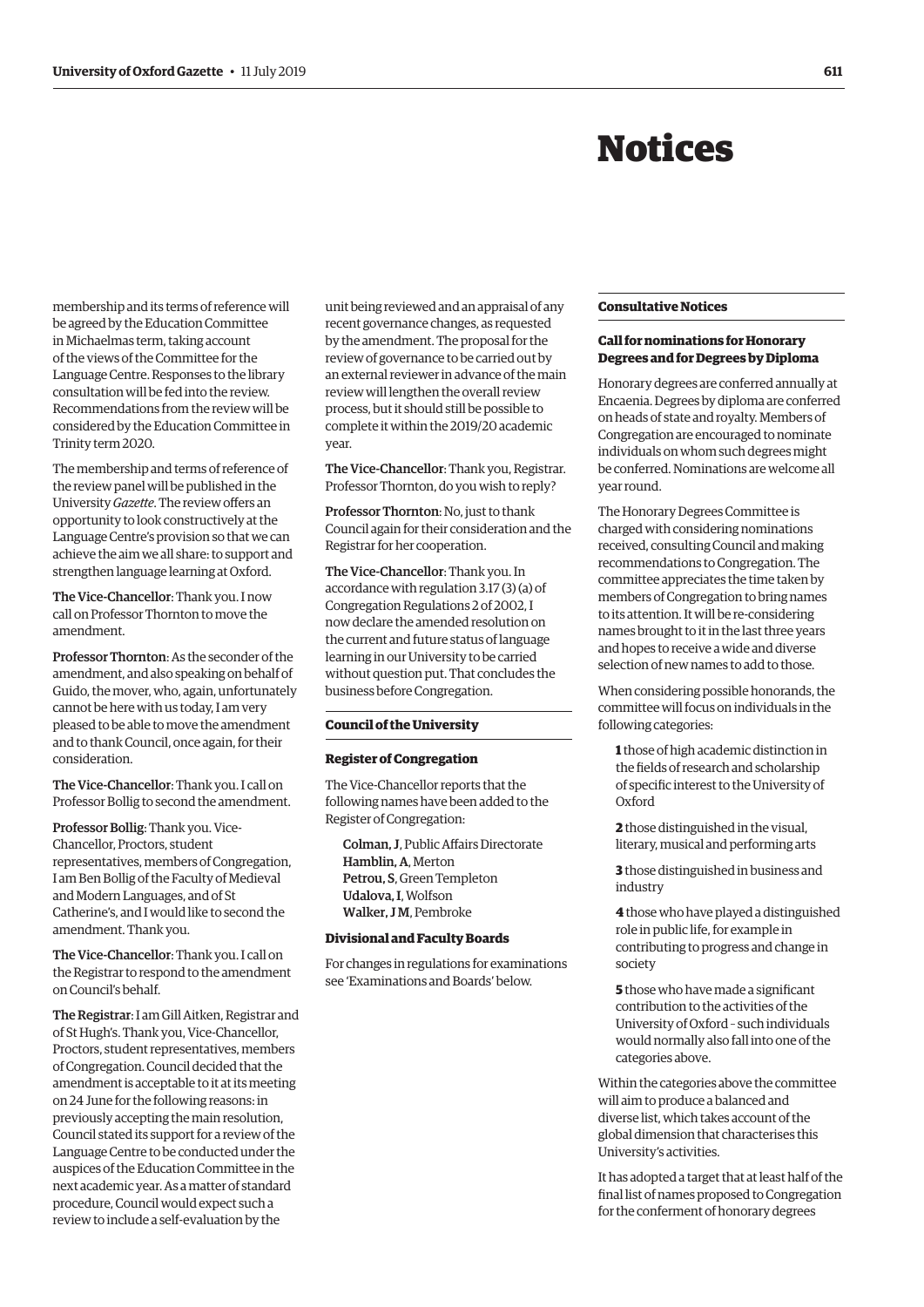<span id="page-5-0"></span>will be women and/or minorities. Members of Congregation are therefore encouraged to nominate individuals of conspicuous distinction with particular reference to diversity.

Honorary degrees will not be conferred on anyone who holds, or who has retired from, a resident teaching, research or administrative post within the University or in any college or other society, except in exceptional circumstances such as distinguished service outside the terms of his or her paid service. In these circumstances, a proposal for an honorary MA may be put forward.

Nominations for honorary degrees and for degrees by diploma should be submitted on the approved application form, which requires the name of the nominee and a short supporting paragraph. Further information and copies of the form are available at [www1.admin.ox.ac.uk/](http://www1.admin.ox.ac.uk/councilsec/governance/committees/hondegs) [councilsec/governance/committees/](http://www1.admin.ox.ac.uk/councilsec/governance/committees/hondegs) [hondegs](http://www1.admin.ox.ac.uk/councilsec/governance/committees/hondegs) (single sign-on required), or from the Secretary to the Honorary Degrees Committee [\(sarah.cowburn@admin.ox.ac.](mailto:(sarah.cowburn@admin.ox.ac.uk) [uk](mailto:(sarah.cowburn@admin.ox.ac.uk), (2)70193). The completed form should be returned to the Secretary by email under 'Strictly Confidential' cover.

While informal soundings within the University will often be desirable, every effort should be made to ensure that publicity is not at any stage given to any specific proposal for the conferral of an honorary degree. All nominations will be considered in strict confidence by the committee.

The names of people on whom degrees by diploma and honorary degrees have recently been conferred are published in the *University Calendar* and on the aforementioned website.

### **General Notices**

#### *Gazette* **publication arrangements**

The final *Gazette* of Trinity term will be published on 25 July.

The first *Gazette* of Michaelmas term will be published on 26 September, but will be limited to Council and Congregation business and changes to Examination Regulations. The first full *Gazette* of next term will be published on 3 October.

#### **Oxford Essentials: an introduction to teaching and learning at Oxford**

The annual orientation event for newly appointed academics and/or those new to teaching will take place on 25 September. A formal welcome to the University by the Vice-Chancellor will be followed by presentations and workshops on key aspects of teaching and learning at Oxford. More information and to register: [https://](https://academic.admin.ox.ac.uk/event/oxford-essentials-programme-2019) [academic.admin.ox.ac.uk/event/oxford](https://academic.admin.ox.ac.uk/event/oxford-essentials-programme-2019)[essentials-programme-2019.](https://academic.admin.ox.ac.uk/event/oxford-essentials-programme-2019)

#### **Environmental Sustainability Team**

#### UNIVERSITY'S NEW CARBON TARGET: HALVE PEAK EMISSIONS BY 2030

In the face of an escalating global climate crisis, the University has created an ambitious new carbon target – instead of the previous goal of cutting emissions by 33% by 2021, we are now committed to reducing them 50% from their peak by 2030.

The world faces a growing threat of irreversible damage from a changing climate and there is an urgent need to reduce emissions, but the University's previous carbon target did not account for its growing estate and was based largely on theoretical calculations. The new one is based on years of practical experience of what is possible, and the Sustainability Team is confident that the University can meet the challenge.

We have already achieved a lot, and many more changes are on the way:

- we have moved to the Passivhaus approach to designing sustainable buildings
- we have increased our focus on behaviour change through initiatives like Green Impact and Student Switch Off
- we are targeting big emissions sources by hiring a specialist project manager to lead on reducing the environmental impact of the University's labs.

To find out more about our carbon target, see [https://sustainability.admin.ox.ac.uk/](https://sustainability.admin.ox.ac.uk/carbon-target) [carbon-target.](https://sustainability.admin.ox.ac.uk/carbon-target) If you have any questions, contact [sustainability@admin.ox.ac.uk](mailto:sustainability@admin.ox.ac.uk).

#### **Science Transit Shuttle**

#### NEW ROUTES

Thames Travel will take over the operation of the Science Transit Shuttle service from 15 July and add two routes – the ST1, linking Redbridge Park & Ride, Oxford city centre and Science Area and the Harwell Campus (every 30 minutes), and the ST2, linking Seacourt Park & Ride, Oxford city centre and Science Area with Wytham and the John Radcliffe Hospital via Oxford railway station and Old Road Campus (hourly).

The new services are open to the public using wheelchair-accessible, ultra-low emission full-sized buses and offer increased passenger capacity with a far wider range of ticketing options, including contactless payments and the Key travel card. Existing Key cardholders can use their Key card to travel on the Science Shuttle, but the University card cannot be used to travel on the new Science Shuttle service

More information: [www.thames-travel.](http://www.thames-travel.co.uk/science-shuttle) [co.uk/science-shuttle](http://www.thames-travel.co.uk/science-shuttle) or [travel@admin.](mailto:travel@admin.ox.ac.uk) [ox.ac.uk](mailto:travel@admin.ox.ac.uk).

#### **Appointments**

#### **Social Sciences**

#### NUFFIELD PROFESSORSHIP OF CLINICAL MEDICINE

Richard John Cornall, BM BCh DPhil Oxf, MA Camb, FRCP, Professor of Immunology, Nuffield Department of Medicine, and Fellow of Corpus Christi, has been appointed to the Nuffield Professorship of Clinical Medicine in the Nuffield Department of Medicine as of 1 July 2019. Professor Cornall will be a fellow of Magdalen.

#### APPOINTMENTS

Dr Francis DiTraglia, PhD Camb, Associate Professor of Economics, Department of Economics, and Fellow of Lady Margaret Hall, from 1 August 2019

Dr Barbara Havelková, DPhil Oxf, Associate Professor of Law, Faculty of Law, and Fellow of St Hilda's, from 1 July 2019

Dr Jiri Knesl, PhD British Columbia, Associate Professor in Finance, Saïd Business School, and Fellow of Kellogg, from 15 July 2019

Professor Loren Landau, PhD California, Associate Professor of Migration and Development, Department of International Development, from 1 September 2019

Dr Anette Mikes, PhD Lond, Associate Professor of Accounting, Saïd Business School, and Fellow of Hetford, from 1 August 2019

Dr Katrin Mueller-Johnson, PhD Cornell, Associate Professor in Criminology, Faculty of Law, and Fellow of Green Templeton, from 1 September  $2019$ 

Dr Aruna Nair, DPhil Oxf, Associate Professor of Law, Faculty of Law, and Fellow of Hertford, from 1 September 2019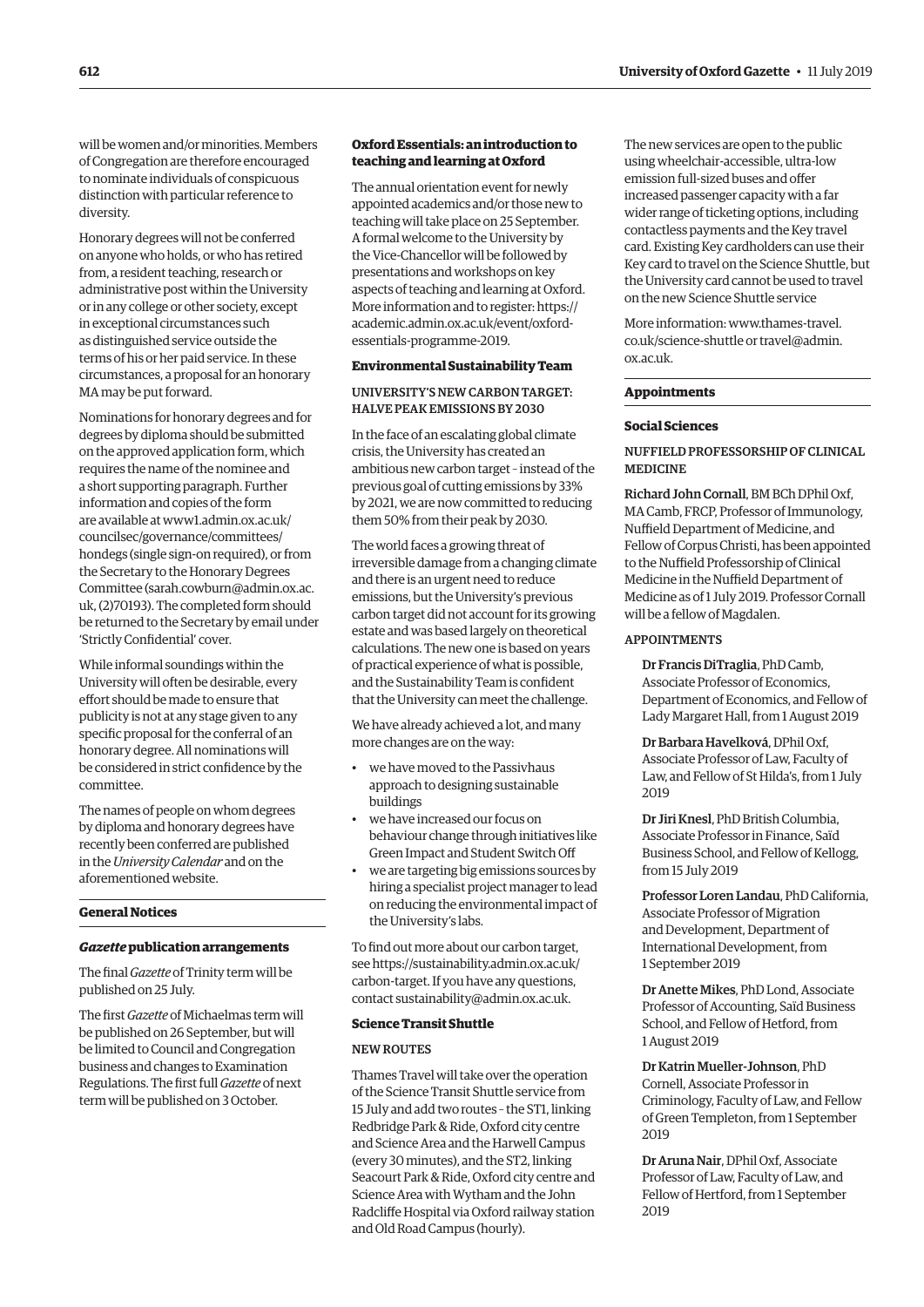# Examinations and Boards

<span id="page-6-0"></span>Dr Steven Puttick, DPhil Oxf, Associate Professor of Teaching Education, Department of Education, and Fellow of St Anne's, from 1 September 2019

Dr Lavanya Rajamani, DPhil Oxf, Associate Professor of Public International Law, Faculty of Law, and Fellow of St Peter's, from 1 August 2019

Dr Amy Styring, PhD Brist, Associate Professor of Archaeological Science, School of Archaeology, and Fellow of St Cross, from 1 September 2019

#### REAPPOINTMENT

Dr Fiona McConnell, Associate Professor in Human Geography, School of Geography and the Environment, from 1 February 2020 until retirement

#### **Visiting Professorships**

## **Medical Sciences**

The Medical Sciences Board has conferred the title of Visiting Professor of Molecular Microbiology on Professor Stephen Baker, BSc Brad, PhD Imp, Nuffield Department of Medicine, for a period of 3 years from 8 July 2019.

**Graduate Awards and Prizes**

*This content has been removed as it contains personal information protected under the Data Protection Act.*

**Examinations for the Degree of Doctor of Philosophy**

*This content has been removed as it contains personal information protected under the Data Protection Act.*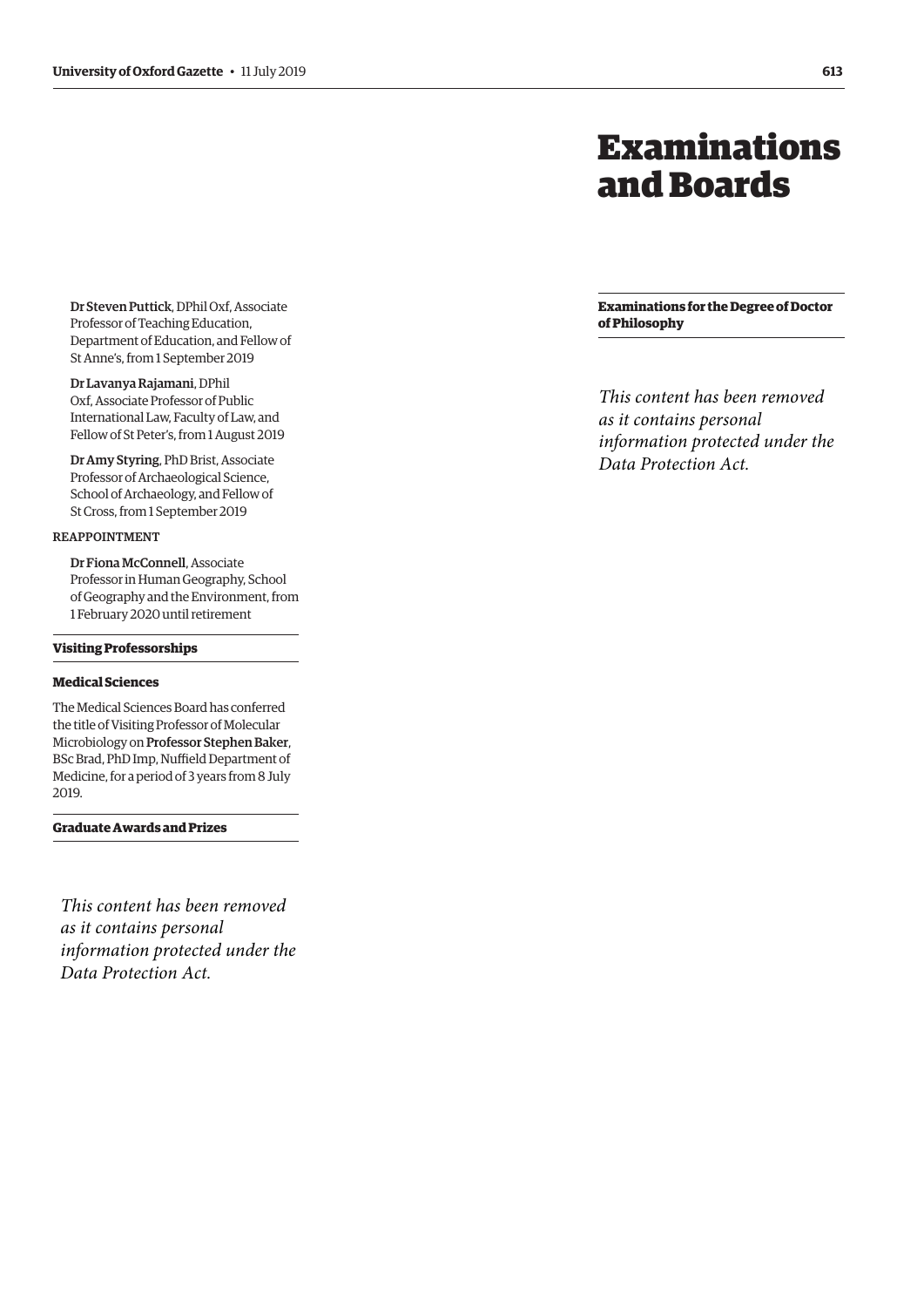#### **Changes to Examination Regulations**

For the complete text of each regulation listed below and a listing of all changes to regulations for this year to date, please see [https://gazette.web.ox.ac.uk/examination](https://gazette.web.ox.ac.uk/examination-regulations-0)[regulations-0.](https://gazette.web.ox.ac.uk/examination-regulations-0)

#### **Education Committee**

REGULATIONS FOR THE CONDUCT OF UNIVERSITY EXAMINATIONS – PART 14 changes to regulations regarding late submission

# REGULATIONS FOR THE CONDUCT OF

UNIVERSITY EXAMINATIONS – PART 17 (a) changes to regulations regarding examiners' sign-off sheet (b) changes to regulations regarding presentation of posthumous certifications

#### **Planning and Resource Allocation Committee**

## REGULATIONS ON FINANCIAL MATTERS: SECTION 3

to provide for refund policy in the Faculty of Law

#### REGULATIONS ON FINANCIAL MATTERS: SECTION 5

to provide for greater flexibility in arrangements for Reach Oxford and related scholarships

#### REGULATIONS ON FINANCIAL MATTERS: SECTION 6

changes relating to Oxford bursaries and fee reductions

#### **Humanities Board**

#### RESEARCH DEGREES IN ENGLISH

LANGUAGE AND LITERATURE change to timing of transfer and confirmation

RESEARCH DEGREES IN PHILOSOPHY correction of essay pass mark

#### MPHIL IN HISTORY MST IN HISTORY (FULL TIME)

MST IN HISTORY (PART TIME) correction to *Gazette* notice of 19 July 2018

#### MST IN ENGLISH

formalisation of cross-faculty course options

# MST IN FILM AESTHETICS

MST IN WOMEN'S STUDIES clarification and correction re submission

#### FHS OF EUROPEAN AND MIDDLE

EASTERN LANGUAGES minor amendment to detail of year abroad

#### FHS OF FINE ART

change to practical circumstances of *viva voce*

FHS OF HISTORY OF ART I addition of new option courses

FHS OF HISTORY OF ART II addition of special subject

# FHS OF MODERN LANGUAGES – FRENCH

FHS OF MODERN LANGUAGES – **PORTUGUESE I** minor amendment of paper title

FHS OF MODERN LANGUAGES – GERMAN changes to papers XI A and XI B

FHS OF MODERN LANGUAGES – ITALIAN FHS OF MODERN LANGUAGES – SPANISH II addition of author

#### FHS OF MODERN LANGUAGES – PORTUGUESE II

amendment to paper title

## FHS OF MODERN LANGUAGES – RUSSIAN I FHS OF MODERN LANGUAGES – RUSSIAN II

replacement of author

FHS OF MODERN LANGUAGES – SPANISH I removal of restriction on choice of paper

# PRELIMS IN FINE ART

change to assessment weighting and deadlines

PRELIMS IN MODERN LANGUAGES removal of information

#### **Medical Sciences Board**

# MSC IN PHARMACOLOGY

changes to assessment requirements

# <span id="page-7-0"></span>*This content has been removed as it contains personal information protected under the Data Protection Act.*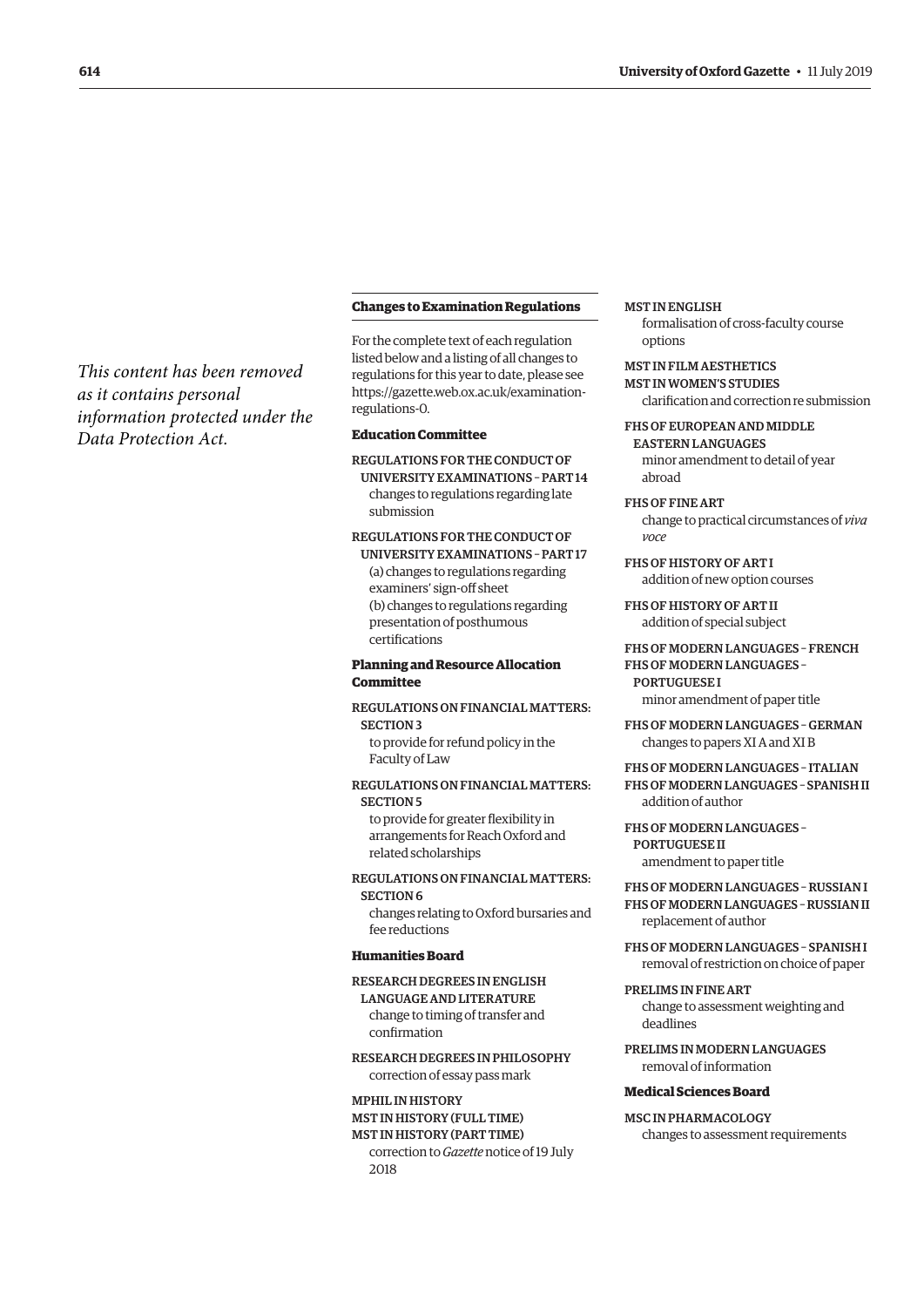# Colleges, Halls and Societies Advertisements

#### **Obituaries**

#### **Christ Church**

- David Alfred Acland, CBE, DL,
- 18 September 2018; 1949. Aged 88. John Benedict Allen, 4 January 2019; 1970. Aged 66.
- Simon Arundel Appleby, 2 March 2019; 1957. Aged 81.
- Anthony Lacey Askew, 26 December 2017; 1957. Aged 80.
- Brian Carrington Bennett, 24 May 2019; 1951. Aged 88.
- George Law Cawkwell, 18 February 2019; 1946. Aged 99.
- Robert Victor Carnegie Cleveland-Stevens, 6 March 2019; 1938. Aged 99.
- Michael Dukes Constantinidi, 7 February 2019; 1948. Aged 90.
- Nicholas Henry Adam Curtis, 1 December 2017; 1969.
- Malcolm Dinning, 2 December 2018; 1949. Aged 89.
- Catherine Susan Draycott, 14 March 2019; 1986.
- Graham Dugdale, 7 March 2018; 1970.
- Lt Col David Cecil Edwards, 7 June 2019; 1955. Aged 81.
- Alan Christopher Elliot, 7 March 2019; 1955. Aged 81.
- Dr (Peter) Martin Panton Hall, 2018; 1964. Aged 72
- Keta Jean Hansen, January 2019; 1989. Aged 47.
- Michael Fitzgerald Heathcoat-Amory, 25 February 2016; 1960. Aged 74.
- Jeremy Lancaster, 3 April 2019; 1956. Aged 83.
- Gavin George Lewis, 2019; 1960. Aged 76.
- Dr Roderick MacLeod, May 2019; 1958. Aged 79.
- (Alfred) Peter Mayne, March 2019; 1945. Aged 95.
- Roderick Hugh Plastow, 27 May 2019; 1965. Aged 73.
- Sir Clive Martin Rose, GCMG, 17 April 2019; 1946. Aged 97.
- The Rt Revd Bruce Stanley Rosier, 28 February 2019; 1950. Aged 90.
- Paul Donald Stewart Slater, 22 February 2019; 1977. Aged 59.
- Arthur Guy Malins Slatter, 18 February 2019; 1955. Aged 83.
- John Raoul Wilmot Stansfield, MBE, FIFM, JP, DL, 17 March 2019; 1955. Aged 84.
- Peter Dudley Stuart, 24 January 2019; 1938. Aged 99.
- Stephen Richard Kent Taylor, 2 March 2019; 1963. Aged 74.
- The Revd Christopher Russell Doggett Walter, 2018; 1943. Aged 93.
- Timothy George Whitworth, 17 April 2019; 1955. Aged 86.
- Geoffrey Alexander Woodward, 7 December 2018; 1944. Aged 92.

#### **St Hilda's**

Margaret Rayner, 31 May 2019; Lecturer 1953–60, Fellow 1960–89, Vice Principal 1981–8, Emeritus Fellow 1989–2019. Aged 89.

#### **St Hugh's**

Mrs Anne Clarke (*née* Heath), 6 July 2019; 1955. Aged 82.

### **Worcester**

- Allen Martin, 19 June 2019; 1960. Aged 81.
- Norman Stone, 19 June 2019; Fellow and Professor of Modern History 1984–7. Aged 78.
- Elizabeth Jane Ward, 2019; 1991. Aged 51.

#### **Advertising enquiries**

*Email*: [gazette.ads@admin.ox.ac.uk](mailto:gazette.ads@admin.ox.ac.uk) *Telephone*: 01865 (2)80548 *Web*[: https://gazette.web.ox.ac.uk/classified](www.gazette.web.ox.ac.uk/classified-advertising-gazette)advertising-gazette

#### **Deadline**

Advertisements are to be received by **noon on Wednesday** of the week before publication (ie eight days before publication). Advertisements must be submitted online.

#### **Charges**

Commercial advertisers: £30 per insertion of up to 70 words, or £60 per insertion of 71–150 words.

Private advertisers: £20 per insertion of up to 70 words, or £40 per insertion of 71–150 words.

See our website for examples of whether an advertisement is considered commercial [or private: https://gazette.web.ox.ac.uk/](www.gazette.web.ox.ac.uk/classified-advertising-gazette) classified-advertising-gazette.

#### **Online submission and payment**

Advertisements must be submitted and paid for online, using a credit card or debit card, through a secure website. For details, see https:/[/gazette.web.ox.ac.uk/classified](http://www.ox.ac.uk/gazette/classifiedadvertising-gazette)[advertising-](http://www.ox.ac.uk/gazette/classifiedadvertising-gazette)gazette.

#### **Terms and conditions of acceptance of advertisements**

You are advised to view our full Terms and Conditions of acceptance of advertisements. Submission of an advertisement implies acceptance of our terms and conditions, which may be found at [https://gazette.web.ox.ac.](https://gazette.web.ox.ac.uk/classified-advertising-gazette) [uk/classified-advertising-gazette,](https://gazette.web.ox.ac.uk/classified-advertising-gazette) and may also be obtained on application to *Gazette* Advertisements, Public Affairs Directorate, University Offices, Wellington Square, Oxford OX1 2JD.

#### **Miscellaneous**

#### *Gazette* **publication arrangements**

**Advertisers are asked to note** that the final *Gazette* of Trinity term will be published on 25 July. Publication for Michaelmas term will begin on 26 September; please note, however, that the 26 September issue will be limited to University business only, so will not contain classified advertisements. The first issue to contain classified advertisements will be published on 3 October. The usual deadline will continue to apply (see above).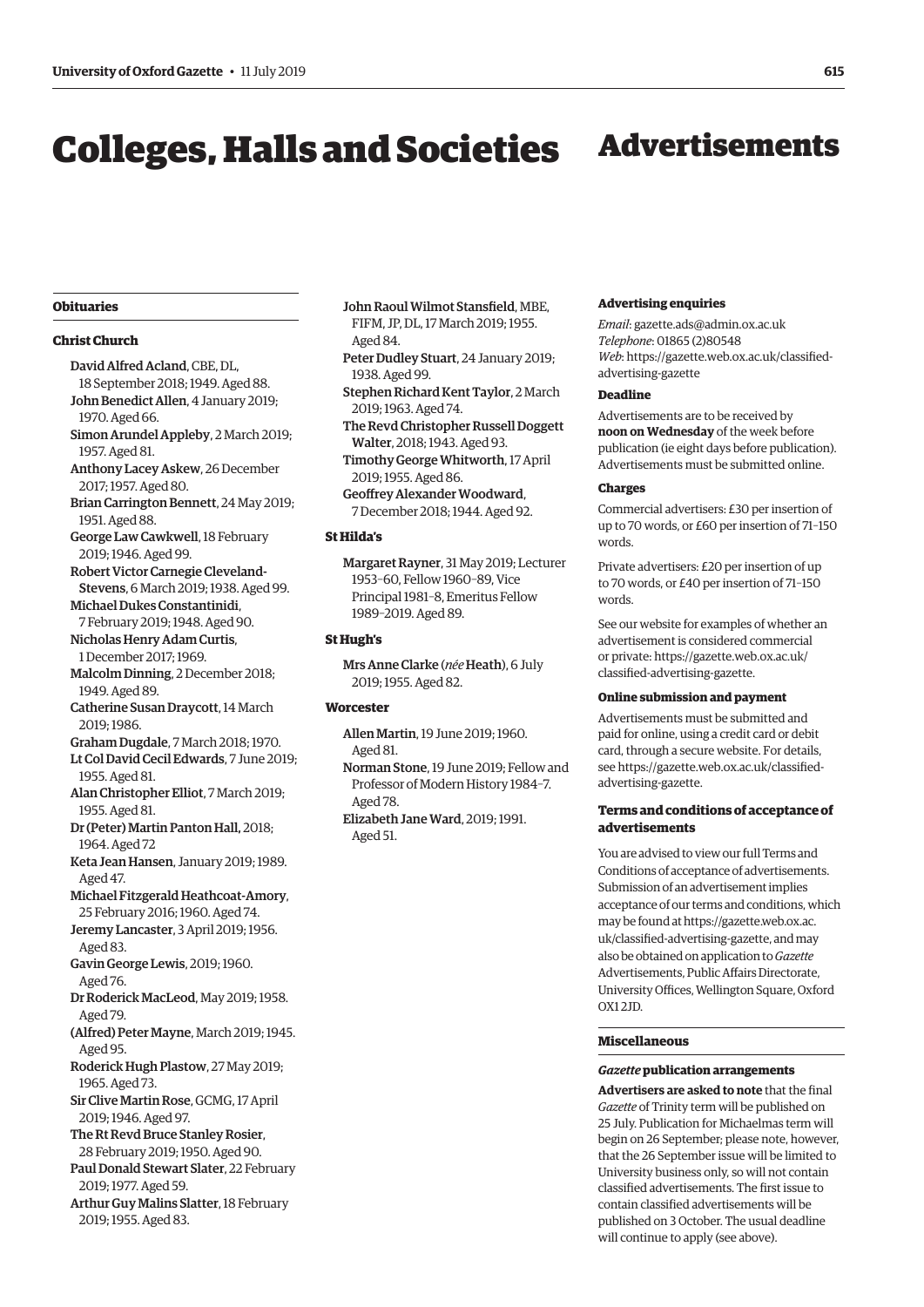**The Anchor pub**, dining rooms and terrace – close to Jericho. We serve simple, honest, fresh food with daily changing seasonal specials, an extensive wine list and great beer. Our 2 private dining rooms can seat 14 and 16 and are available for meetings or dinner parties. We are open 9am–11pm Mon–Fri and 8am–11pm Sat and Sun. 2 Hayfield Rd, Oxford OX2 6TT. Tel: 01865 510282. Web: [www.theanchoroxford.](http://www.theanchoroxford.com) [com.](http://www.theanchoroxford.com)

**Stone Pine Design** card publisher specialising in wood engraving, linocuts and Oxfordshire. Beautifully produced, carefully selected designs by internationally renowned artists. Web: [www.stonepinedesign.co.uk](http://www.stonepinedesign.co.uk).

**St Giles' Parish Rooms** for hire. Ideally located close to the city centre at 10 Woodstock Rd OX2 6HT. There is a main hall and a meeting room that can be hired together or separately, and full kitchen facilities. For enquiries regarding availability and to arrange a site visit, contact Meg Peacock, Benefice Manager: 07776 588712 or [sgsm.benefice.](mailto:sgsm.benefice.manager@gmail.com) [manager@gmail.com.](mailto:sgsm.benefice.manager@gmail.com)

**Oxford Wine Festival 2019**: 6 and 7 Sept at the Oxford Union. Discounted tickets available for University staff via discount code OxStaff19 (using an [ox.ac.uk](http://ox.ac.uk) or [oup.com](http://oup.com) email address). Over 500 wines from 40 UK vineyards, wine merchants and regional specialists, as well as from worldwide vineyards, will be available, along with an extensive free tutored tasting programme. More information and to register: [www.oxfordwinefestival.org.](http://www.oxfordwinefestival.org)

#### **Groups and societies**

**The Oxford University Newcomers' Club** at the University Club, 11 Mansfield Rd, OX1 3SZ, welcomes the wives, husbands or partners of visiting scholars, of graduate students and of newly appointed academic and administrative members of the University. We offer help, advice, information and the opportunity to meet others socially. Informal coffee mornings are held in the club every Wednesday 10.30am–noon (excluding the Christmas vacation). Newcomers with children (aged 0–4) meet every Fri in term 10.15am–11.45am. We have a large programme of events including tours of colleges, museums and other places of interest. Other term-time activities include a book group, informal conversation group, garden group, antiques group, an opportunity to explore Oxfordshire and an Opportunities in Oxford group. Visit our website: [www.newcomers.ox.ac.uk](http://www.newcomers.ox.ac.uk).

**Oxford Research Staff Society** (OxRSS) is run by and for Oxford research staff. It provides researchers with social and professional networking opportunities, and a voice in University decisions that affect them. Membership is free and automatic for all research staff employed by the University of Oxford. For more information and to keep up to date, see: web: [www.oxrss.ox.ac.uk;](http://www.oxrss.ox.ac.uk) Facebook: [http://fb.me/oxrss;](http://fb.me/oxrss) Twitter: @ResStaffOxford; mailing list: [researchstaff](mailto:researchstaff-subscribe@maillist.ox.ac.uk)[subscribe@maillist.ox.ac.uk](mailto:researchstaff-subscribe@maillist.ox.ac.uk).

#### **Restoration and Conservation of Antique Furniture**

**John Hulme** undertakes all aspects of restoration. 30 years' experience. Collection and delivery. For free advice, telephone or write to the Workshop, 11A High St, Chipping Norton, Oxon, OX7 5AD. Tel: 01608 641692.

#### **Sell your unwanted books**

**Sell your unwanted books** at competitive prices. If you need extra space or are clearing college rooms, a home or an office, we would be keen to quote for books and CDs. Rare items and collections of 75 or more wanted if in VG condition; academic and non-academic subjects. We can view and collect. Contact Graham Nelson at History Bookshop Ltd on 01451 821660 or [sales@historybookshop.com](mailto:sales@historybookshop.com).

#### **Antiques bought and sold**

**Wanted and for sale** – quality antiques such as furniture, fire guards, grates and related items, silver, pictures, china and objets d'art. Please contact Greenway Antiques of Witney, 90 Corn Street, Witney OX28 6BU on 01993 705026 or 07831 585014 or email [jean\\_greenway@hotmail.com](mailto:jean_greenway@hotmail.com).

#### **Services Offered**

**Big or small, we ship it all**. Plus free pick-up anywhere in Oxford. Also full printing services available (both online and serviced), 24-hour photocopying, private mailing addresses, fax bureau, mailing services and much more. Contact or visit Mail Boxes Etc, 266 Banbury Rd, Oxford. Tel: 01865 514655. Fax: 01865 514656. Email: [staff@mbesummertown.co.uk](mailto:staff@mbesummertown.co.uk). Also at 94 London Rd, Oxford. Tel: 01865 741729. Fax: 01865 742431. Email: [staff@](mailto:staff@mbeheadington.co.uk) [mbeheadington.co.uk](mailto:staff@mbeheadington.co.uk).

**Airport transfer/chauffeur service**. If you are looking for a reliable and experienced transfer service I would be happy to discuss your needs. Last year I handled 328 airport transfers successfully and I have over 20 years' experience. Account customers welcome and all major credit cards accepted. Comfortable and reliable Heathrow service. Contact Tim Middleton. Tel: 07751 808763 or email: [timothy.middleton2@btopenworld.com.](mailto:timothy.middleton2@btopenworld.com)

#### **Independent Pensions and Financial**

**Advice**. Austin Chapel Independent Financial Advisers LLP provide bespoke pensions and financial advice to staff working for the University of Oxford. We provide Annual Allowance and Lifetime Allowance pension tax mitigation advice and calculations. In

addition, we can provide projections of future pension benefits to ensure your retirement plans are on course to meet your retirement income requirements. We also offer an independent investment review service to help ensure that your investment portfolio still meets your current attitude to risk and is tax efficient. The initial meeting can be held at your workplace, home or our central Oxford offices. There is no cost for the initial meeting. For more information contact Gary O'Neill on 01865 304094 or email [gary.oneill@](mailto:gary.oneill@austinchapel.co.uk) [austinchapel.co.uk](mailto:gary.oneill@austinchapel.co.uk).

#### **Oxford's low-cost packing and shipping**

**experts**. Lowest price rates for University students, staff and departments, discounted boxes and collection for all shipments. Whether clothing, books, computers, musical instruments, fragile laboratory equipment, rowing oars, valuable paintings or other household items, we specialise in custom packing and worldwide delivery by road, sea and air. Pack & Send, 3 Botley Rd, Oxford, OX2 0AA. Tel: 01865 260610. Email: [oxford@](mailto:oxford@packsend.co.uk) [packsend.co.uk.](mailto:oxford@packsend.co.uk)

#### **Domestic Services**

**Fantastic Services now in Oxford**. Enjoy more free time. Have your home chores and garden care solved by dedicated and fully equipped pros. Go to [fantasticservices.com/](http://fantasticservices.com/oxford) [oxford](http://fantasticservices.com/oxford) – simply check the availability and prices for your area and book for whenever it is most convenient! Use promo code OXUNI to get £15 off all cleaning, gardening and handyman services. T&Cs apply.

#### **Situations Vacant**

**Director of the Europaeum** from 1 Oct 2020 full-time, or near-full time. Salary c£70,000 (pro rata). The Europaeum is an association of leading universities in Europe. This is a challenging opportunity to work with some of the best students in the world, to connect these students and the faculty in the member universities more closely with each other and with the wider European society. Need exceptional interpersonal skills, the ability to lead and to combine high-level teaching, research and policy formation in fresh and imaginative ways. For someone who wishes to make a difference and who enjoys both academia and policy. Closing date: 26 Sept 2019. More information: [https://europaeum.](https://europaeum.org/vacancies) [org/vacancies.](https://europaeum.org/vacancies)

#### **Houses to Let**

**Charming 2-bedroom detached gatehouse** for rent on the Tubney Estate; part furnished, including white goods; access to superfast fibre optic broadband. Ample off-road parking for 2 cars; gardens. Quiet rural location with easy public transport to Oxford. £980 pcm.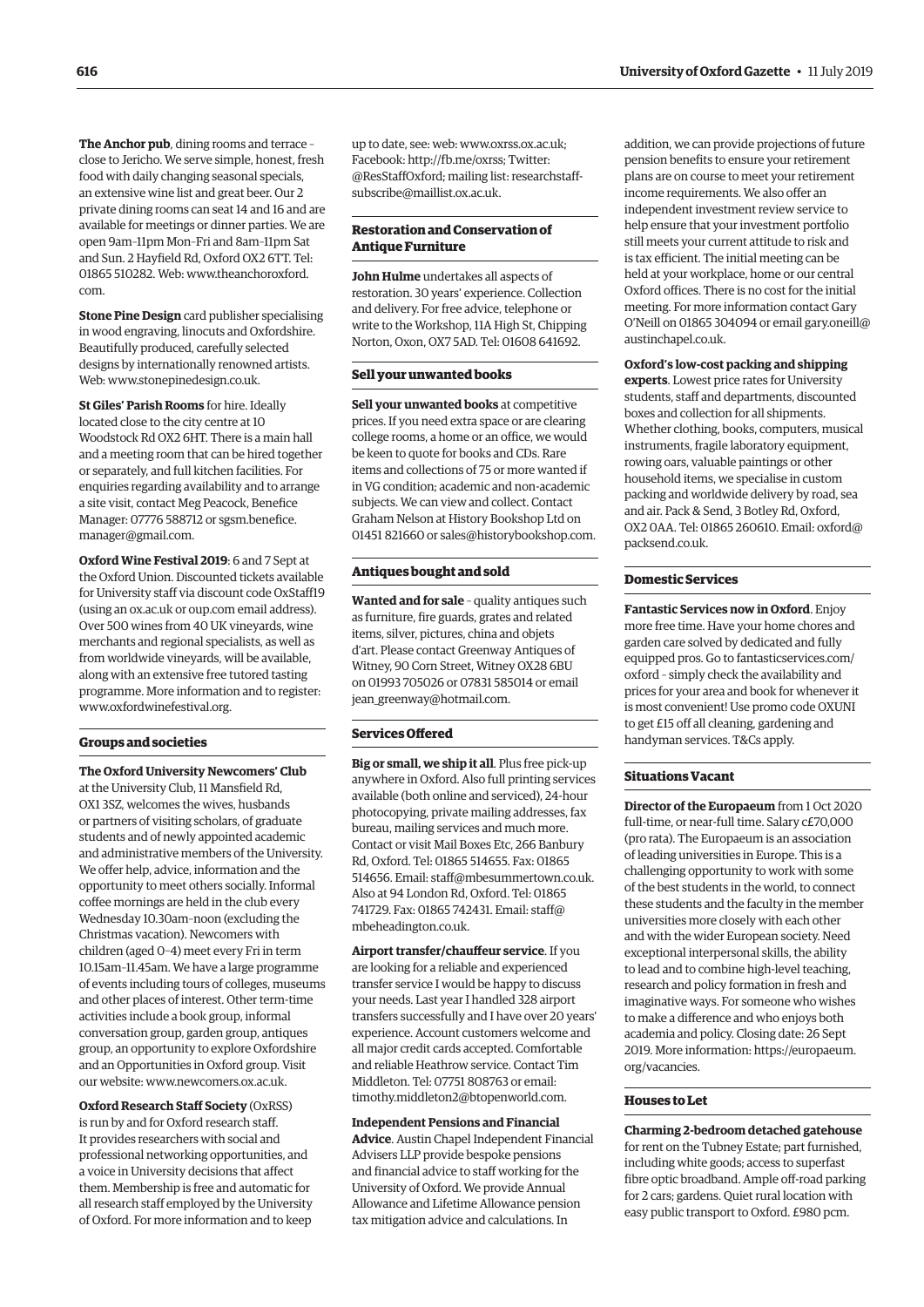Available in Aug 2019. Please contact [dawn.](mailto:dawn.burnham@zoo.ox.ac.uk) [burnham@zoo.ox.ac.uk](mailto:dawn.burnham@zoo.ox.ac.uk) with enquiries.

#### **7-bedroom family house for rent**,

Woodstock Rd. Arts & Crafts period, large garden, furnished or unfurnished. Available from 1 Sept for 1 year or 6 months. Private rental with some flexibility. Please call 07973 971706.

**Academic couple** wish to let their endof-terrace east Oxford home for 5 weeks from Fri 26 Jul to Fri 30 Aug. Large light kitchen opening onto attractive garden with book-lined garden studio office, front room, 2 double bedrooms – 1 en suite, family bathroom. 15-min walk to Oxford High St, 5 mins by bicycle (our bicycles available), regular buses into town from end of road. Excellent local shops and cafes. 5 mins from Donnington Bridge and towpath walk along river to Christ Church Meadow and St Aldate's. Very quiet and comfortable for couple or couple with child. £500 pw or £2,000 for whole 5-week period. Contact Renata and John Retallack on [renataallen1@gmail.com](mailto:renataallen1@gmail.com).

**Part-furnished, 4-bed** lovely family home in prime position for excellent schools, Summertown shops, leisure centres, public transport; 1 mile from city centre. Email: [r.aronson@talktalk.net](mailto:r.aronson@talktalk.net).

#### **Flats to Let**

#### **Headington: 2-bedroom flat to let**.

Unfurnished 1st-floor flat in a gated development. Living room with sliding glass doors to small balcony. Kitchen with fridge/ freezer, washer/dryer, electric oven and gas hob. Double and single bedrooms with built-in wardrobes. Bathroom with shower over bath. Gas CH. Designated parking space. Good access to London Rd. Non-smokers. Available 22 Jul: £1,100 pcm. Contact [marymarzillier@](mailto:marymarzillier@gmail.com) [gmail.com](mailto:marymarzillier@gmail.com) for information and photos.

**Delightful self-contained recently built mews flat** to let from early Sept 2019. Separate entrance from owners own drive. Grandpont, south Oxford. 10 mins' walk from Carfax. Large sitting room with sunny terrace, kitchen, double bedroom. Suit non-smoking graduate Brookes or University of Oxford student couple. £775 pcm plus council tax and bills. References and personal viewing required. Tel: 01865 241845 or email: [popher@](mailto:popher@btinternet.com) [btinternet.com](mailto:popher@btinternet.com).

**Lovely, bright modern 2-double-bedroom**  flat in a quiet, convenient OX4 location. On 2nd floor (no lift) with spacious sitting/ dining room, kitchen, bathroom, and balcony with views. Furnished. £1,200 pcm excludes council tax (band D), utilities (EPC rating B), and deposit. Includes 1 allocated parking space, bike racks and communal garden. Near ring road, direct buses to city centre/hospitals. No pets, no HMO. Ideal for academic/

professional couple. Please email [mizchew@](mailto:mizchew@googlemail.com) [googlemail.com](mailto:mizchew@googlemail.com).

**Venice, S Polo**, next to Frari and university. 1st-floor furnished flat to let: 85 sqm, 1 double bedroom, 2 living/dining/study, fast internet, air conditioned. Minimum 1/maximum 6 months, available now. €1,200 pm all expenses included. Contact Alessia Mingardi on [info@venicepropertyfinder.com](mailto:info@venicepropertyfinder.com).

**2-bedroom apartment** with lounge and bathroom and access to a shared kitchen. The apartment is in an architect-renovated Victorian house in one of the most desirable streets in central Oxford (Walton Manor district), and is within walking distance of all the colleges and departments. Please contact 07759 856126.

#### **Accommodation Offered**

**Visiting academics welcomed** as paying guests for short or long stays in comfortable home of retired academic couple. Situated in quiet, leafy close in north Oxford within easy distance of main University buildings, town centre, river, shops and restaurants. Rooms have free TV, Wi-Fi, refrigerator, microwave, kettle, tea, coffee, central heating. Linen, cleaning, breakfast all included in the very moderate terms. Email: [DVL23@me.com.](mailto:DVL23@me.com)

**scottfraser** – market leaders for quality Oxfordshire property. Selling, letting, buying, renting, investing – we are here to help. Visit [www.scottfraser.co.uk](http://www.scottfraser.co.uk) for more information or call: Headington sales: 01865 759500; Summertown sales: 01865 553900; East Oxford sales: 01865 244666; Witney sales: 01993 705507; Headington lettings: 01865 761111; Summertown lettings: 01865 554577; East Oxford and student lettings: 01865 244666; Witney lettings: 01993 777909.

**Self-contained bed/sitting room to let.** Large modern bay-fronted room off Aristotle Lane in large house close to Port Meadow. En-suite shower room and kitchenette in private house. £650 pcm inc bills and cleaning. Available now. Contact: 01865 558743.

**Large, bright double room to let** in a cosy cottage in Charlbury. It's a beautiful village with lots on and nice pubs and shops. Lovely Cotswold walks from the doorstep and just 17 mins into Oxford by train. Clean, comfortable living rooms and an amazing shower. £600 pcm inc bills. Female preferred; happy to look at long- or short-term lets. Text Rosie to say hi and look around: 07906 195942.

#### **Accommodation Sought**

**Quiet, mature researcher** seeks selfcontained accommodation in Oxford from mid-Aug. Parking essential. Currently based at the Churchill hospital. Please contact: [hlmmoore@liv.ac.uk](mailto:hlmmoore@liv.ac.uk).

#### **Self-catering Apartments**

**Visiting Oxford?** Studio, 1-, 2- and 3-bed properties conveniently located for various colleges and University departments. Available from 1 week to several months. Apartments are serviced, with linen provided and all bills included. Details, location maps and photos can be found on our website at [www.](http://www.shortletspace.co.uk) [shortletspace.co.uk](http://www.shortletspace.co.uk). Contact us by email on [stay@shortletspace.co.uk](mailto:stay@shortletspace.co.uk) or call us on 01993 811711.

**Shortlet studios** for singles or couples needing clean, quiet self-catering accommodation for weeks or months. Handy for High St (town, colleges), Cowley Rd (shops, restaurants), University sportsground (gym, pool), Oxford Brookes campuses, buses (London, airports, hospitals). Modern, selfcontained, fully furnished including cooking and laundry facilities, en-suite bathroom, Wi-Fi broadband, TV/DVD/CD, central heating, cleaning and fresh linen weekly. Off-road parking for cars and bikes. Taxes and all bills included. Enquiries: [stay@oxfordbythemonth.](mailto:stay@oxfordbythemonth.com) [com](mailto:stay@oxfordbythemonth.com).

**Looking for 5-star serviced accommodation**

right in the heart of the city? Swailes Suites offer city centre, award-winning maisonettes and apartments providing that 'home from home' feel that will help you get the most out of your stay. The Swailes Suites 'easy in, easy out' flexible booking arrangements, from 3 days to 6 months, together with good transport links make arrival and departure hassle-free. Check out our website at [www.](http://www.swailessuites.co.uk) [swailessuites.co.uk](http://www.swailessuites.co.uk), contact Debbie on 01865 318547 or email [debbie@nops.co.uk](mailto:debbie@nops.co.uk). Office established more than 25 years in 47 Walton Street, Jericho, OX2 6AD.

#### **Affordable serviced accommodation**

from £70 a night. Luxury apartments and houses within a short walk to the centre of Oxford suitable for singles, couples, families, professionals. Bills, taxes, internet, linen, housekeeping, self-check-in, cooking facilities, TV, heating, private parking (at some locations), private bathroom included. Stays from 2 days upwards with discounts for long-term bookings. Over 40 years of property letting experience. Enquiries: [info@](mailto:info@sleepandstayoxford.com) [sleepandstayoxford.com](mailto:info@sleepandstayoxford.com).

#### **Holiday Lets**

#### **Cornwall cottage and restored chapel**

in quiet hamlet on South West Coast Path within 100m of the sea and minutes from Caerhays and Heligan. Each property sleeps 6. Comfortably furnished, c/h, wood burner and broadband. Ideal for reading, writing, painting, walking, bathing, bird watching. Beautiful beach perfect for bucket and spade family holidays. Short winter breaks available from £250. Tel: 01865 558503 or 07917 864113.